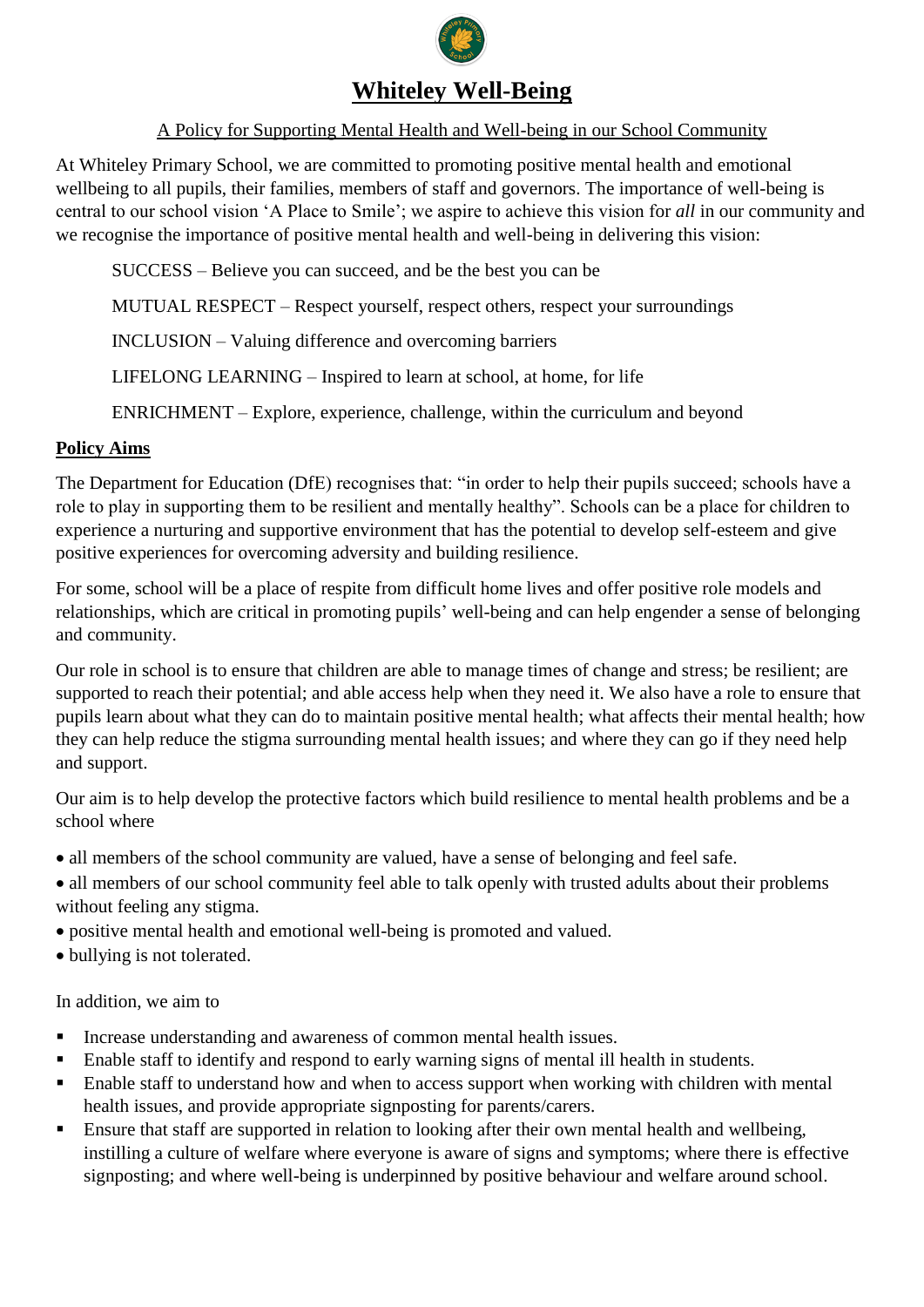

### **What do we mean by mental health and well-being?**

We use the World Health Organisation's definition of mental health and wellbeing:

*'… a state of well-being in which every individual realises his or her own potential, can cope with the normal stresses of life, can work productively and fruitfully, and is able to make a contribution to her or his community.'* 

Mental health and well-being is not just the absence of mental health problems. We want members of our school community to

- feel confident in themselves.
- be able to express a range of emotions appropriately.
- be able to make and maintain positive relationships with others.
- cope with the stresses of everyday life.
- manage times of stress and be able to deal with change.
- learn and achieve.

#### **Links to other policies**

This policy links to our policies on Safeguarding; Supporting Pupils with Medical Conditions; Behaviour and Anti-Bullying; SEND; Equalities; Accessibility; and Relationships, Sex and Health Education.

Links with the School's Behaviour Policy are especially important because behaviour, whether it is disruptive, withdrawn, anxious, depressed or otherwise, may be related to an unmet mental health need.

## **Roles and Responsibilities**

At Whiteley Primary School, we aim to ensure all staff take responsibility to promote and model positive mental health and well-being, and to understand about protective and risk factors for mental health. Some children will require additional help and all staff should have the skills to look out for any early warning signs of mental health problems and ensure that pupils with mental health needs get early intervention and the support they need.

Key members of staff who have specific roles to play include:

- Lesley Pennington (Headteacher) the designated safeguarding lead (DSL)
- Kate Bolton (Deputy Headteacher/Inclusion) the school's designated lead for mental health and well-being, and deputy DSL
- The Personal Development Learning Team (PDL) teachers who oversee the curriculum for PDL, ensuring a consistent approach across the school, as well as being advocates for staff well-being
- Members of the pastoral support team including two ELSAs (emotional literacy support assistants), Home School Link Worker, Nurture Teacher and specialist teaching assistants for small group /individual support.

We recognise that many behaviours and emotional problems can be supported within the school environment, or with advice from external professionals. Some children will need more intensive support at times, and there are a range of health professionals and organisations that provide support to pupils with mental health needs and their families. These may include

- CAMHS (Children and Adolescent Mental Health Service)
- **GP** Service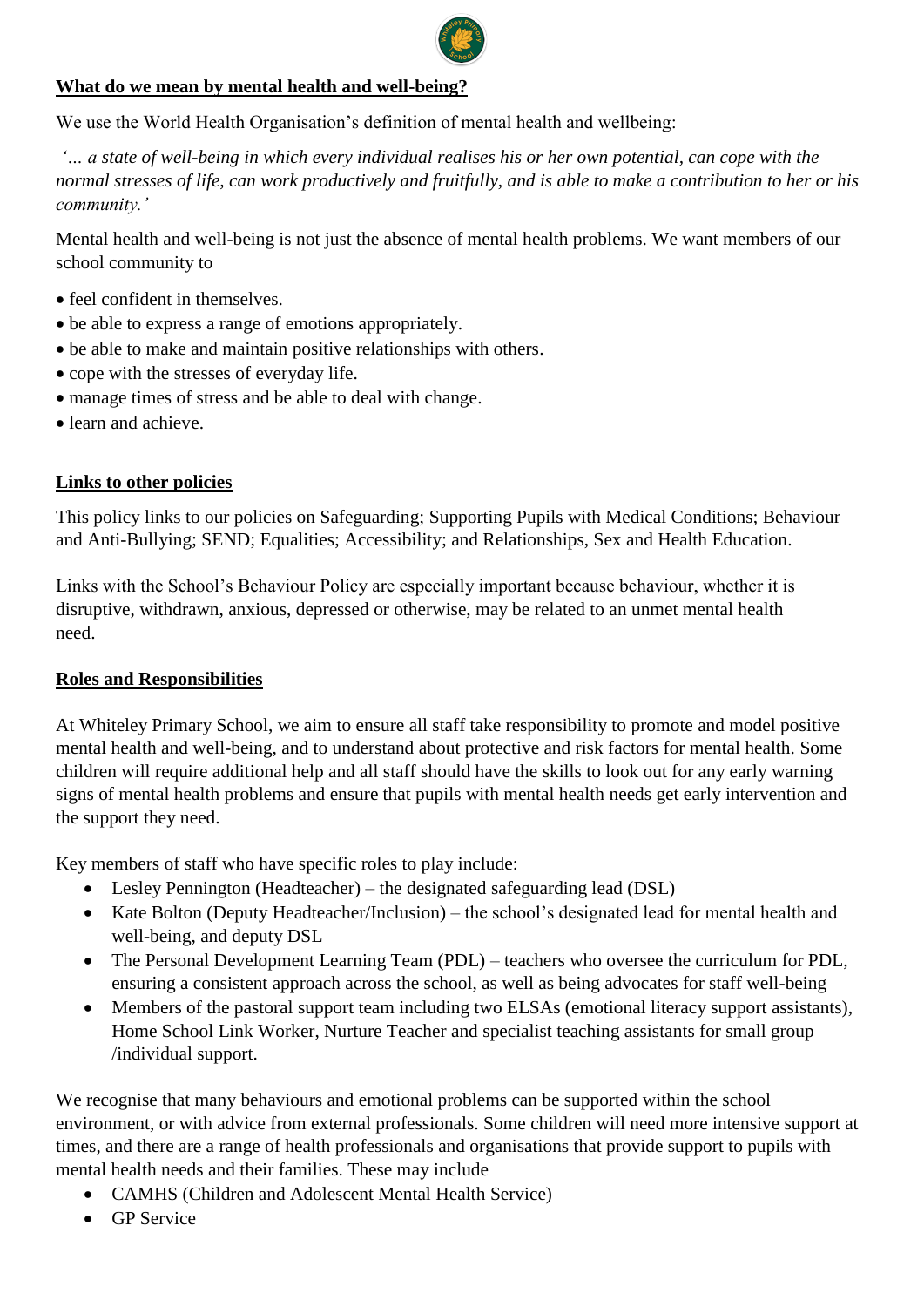

- School Nursing
- Educational Psychologist
- Early Help Hub referral/Family Support Workers
- Local Counselling Services (e.g. Hampshire Youth Access, moving on project)
- Charities and Parenting support groups (e.g. Barnardos)

### **Mental Health and Well-being Curriculum**

The skills, knowledge and understanding our children need to keep themselves - and others - physically and mentally healthy and safe are included as part of our PDL curriculum. We follow the SCARF programme (Safety, Caring, Achievement, Resilience, Friendship), provided by Coram Life Education. SCARF's wholeschool approach supports primary schools in promoting positive behaviour, mental health, wellbeing, resilience and achievement, including the statutory aspects of Health Education.

In addition to timetabled PDL sessions, we will use vehicles such as circle times, assemblies, school displays and themed events such as Children's Mental Health Week and Anti-Bullying week, to promote positive mental health and well-being. This will include promotion of the NHS five steps to well-being:

- 1. Connect with other people
- 2. Be physically active
- 3. Learn new skills
- 4. Give to others
- 5. Pay attention to the present moment (mindfulness)

In KS1, we use 'Zones of Regulation' and PATHS to help children recognise, express and manage their emotions in appropriate ways.

There are also peer-led ways in which mental health and well-being are promoted – for example, our peer mediators, cyber ambassadors, and well-being ambassadors.

#### **Targeted Support**

As well as the universal curriculum on offer, we will also offer targeted materials and support for pupils where there is an identified need or a higher risk. This includes:

- Nurture groups for different age groups
- ELSA sessions and regular staff 'check-ins'
- 'Meet and greet' support
- Small group and individual interventions for emotional well-being, social skills and speech and language – this includes specific approaches such as Drawing and Talking, Lego therapy
- Young Carers group
- Service families group
- Individual support plans, devised according to need
- Anxiety workshops for Y6 pupils
- Specific transition programmes for individuals with identified risks

In some cases, a pupil's mental health needs may require support from a specialist service. These might include anxiety, depression, emotional based school avoidance and other complex needs. We make links with a range of specialist services and have regular contact with the services to review the support and consider next steps as part of monitoring the pupils' provision. School referrals to a specialist service will be made by the Inclusion Manager/SENCO or Home School Link Worker following the assessment process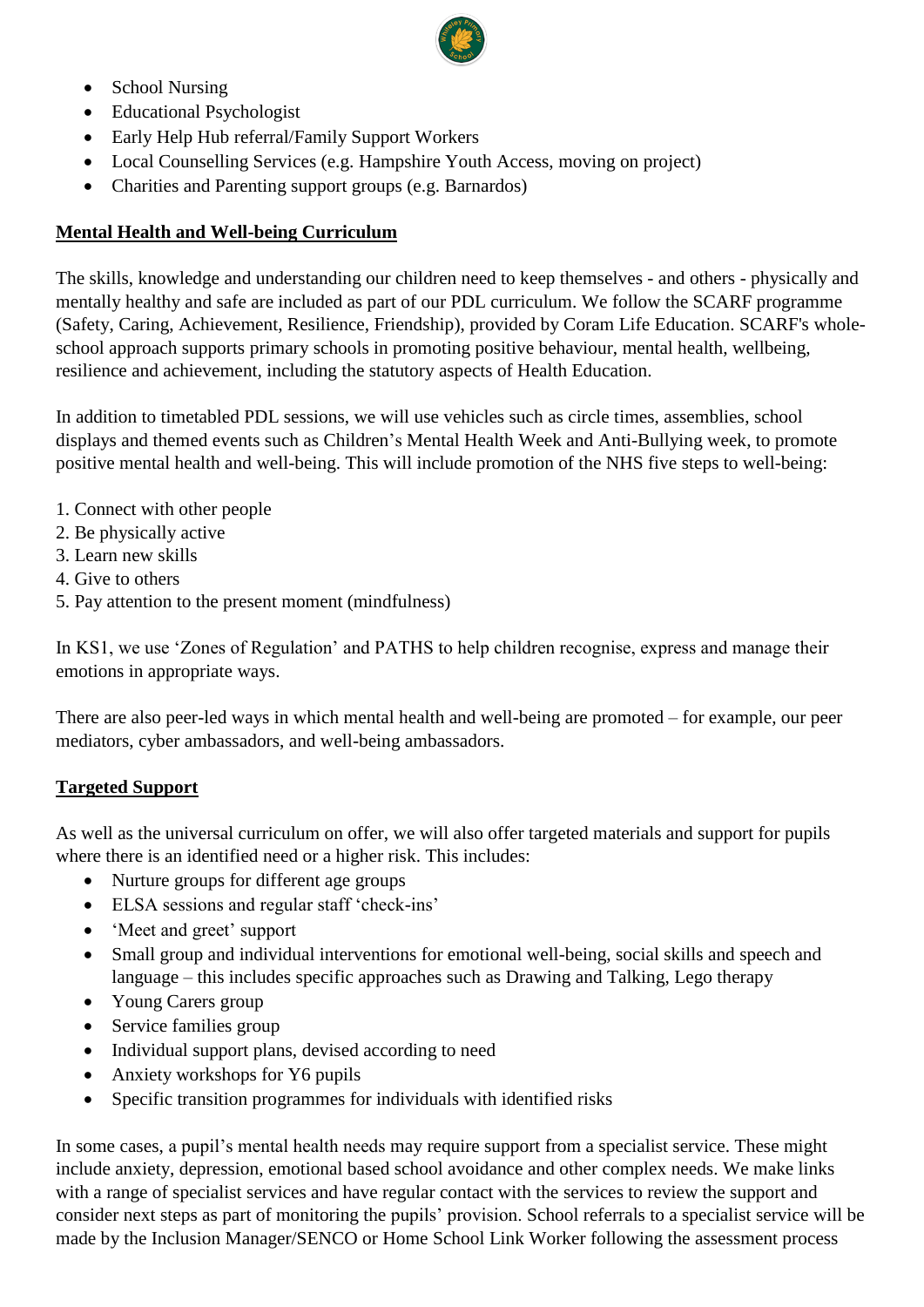and in consultation with the pupil and his/her parents and carers. Referrals will only go ahead with the consent of the parent/carer and when it is the most appropriate support for the pupil's specific needs.

# **Involving Parents and Carers**

We recognise the important role parents and carers have in promoting and supporting the mental health and wellbeing of their children, and in particular supporting children with mental health needs.

To support parents and carers we

- have an 'Open Door Policy', encouraging parents to let us know if there are any issues which may affect their child in school
- provide access to a home-school link worker, available on the gate each morning, via email and through booked appointments in school
- provide information and signposting to organisations through Parentmail and on newsletters on mental health issues and local wellbeing and parenting programmes.
- provide access to workshops and information meetings for example, through the school nursing service or with our home-school link worker or senior mental health lead
- support parents and carers with children with mental health needs through sensitive and supportive regular meetings and signposting.

# **Supporting and Training Staff**

We recognise that if staff are to be able to support children with their mental health and well-being, they must also be supported to look after their own and each others' well-being. As a school, we signed up to the DfE Staff Well-being Charter. In doing so, we have committed to developing a long-term strategy for improving staff wellbeing that will:

- 1. Prioritise staff mental health
- 2. Give staff the support they need to take responsibility for their own and other people's wellbeing
- 3. Give managers access to the tools and resources they need to support the wellbeing of those they line manage
- 4. Establish a clear communications policy
- 5. Give staff a voice in decision-making
- 6. Drive down unnecessary workload
- 7. Champion flexible working and diversity
- 8. Create a good behaviour culture
- 9. Support staff to progress in their careers
- 10. Include a sub-strategy for protecting leader wellbeing and mental health
- 11. Hold ourselves accountable, including by measuring staff wellbeing

Specific provision already in place includes:

- A focus on staff mental health and well-being in staff meetings and communications
- PDL team consider staff well-being, as well as that of children
- Communication strategy in place with guidance given to teachers regarding managing emails, and information shared with parents to manage expectations regarding online communication
- Termly staff forums to give staff a voice in decision making and problem solving
- Annual governor staff questionnaire
- Leadership open to flexible working requests
- Consideration given to staff workload when considering policy and practice review, and when implementing school improvement plans